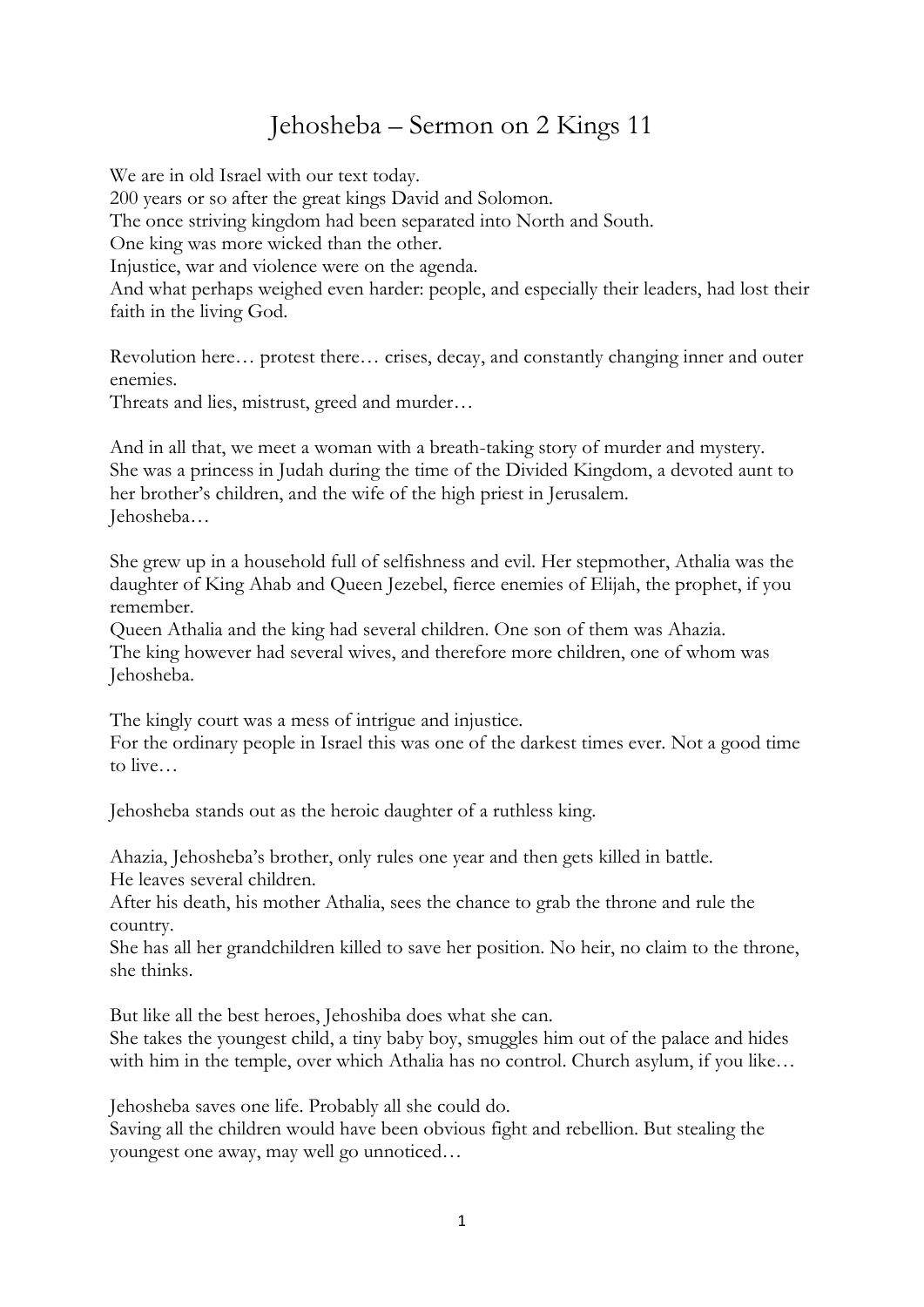And here Shiphrah and Puah come to my mind, those brave midwives who opposed the Pharaoh, when he wants them to kill all the new born baby boys of the Israelite people. And Jochebeth comes to my mind – with smart young Miriam, who hid baby Moses in the reeds… And the Egyptian princess and her maids come to mind, as they take Moses into the Pharaoh's palace…

And last but not least, the kings of the Christmas story are to be remembered. After their visit in the stable with new born Jesus, they return home on a different road. They do not let Herod know where the new king had been born.

And Joseph, of course, mindful Joseph, who listens to the angel in his dream, and leads Mary and Jesus into exile in Egypt, and thus saves Jesus' life.

All these courageous role models stand up and step out to save innocent children's lives…

But back to Jehosheba.

We don't know the details of her saving deed.

We don't know how she managed to get Joash, the little boy, - whether she had his nurse to help her…

Jehosheba feared God.

And she knew that the safest place for her little nephew would be the house of God, the temple in which her husband was the high priest.

The Bible lets us assume that Athalia did not find out what happened. She supposed that the whole of her son's family had been killed.

Jehosheba does what she can. She gives up personal freedom and liberty to protect the baby in the bedrooms of the temple.

I wonder what fears may have gone through her mind. What worries?

What if Joash cried? What if Athalia's spies found out? What if the little boy grew up and wanted to move about?

What about the trustworthiness of the temple people?

Of her own husband, the priest?

Had they been caught, had the secret been found out, no doubt, Athalia would have been merciless.

For 6 years Jehosheba kept the child Joash in the temple, teaching him about the living God. And her husband, Jehoiada, the high priest, too, may have had a positive influence on the little prince.

When Joash turned 7, Jehoiada was able to organize a rebellion against Athalia and have her wiped out.

Young Joash was crowned the rightful king.

The high priest helped the young king reign. Instead of terror and uncertainty, the narrator reports that all the people rejoice, and that the city is quiet. Quiet after 200 years of war and violence.